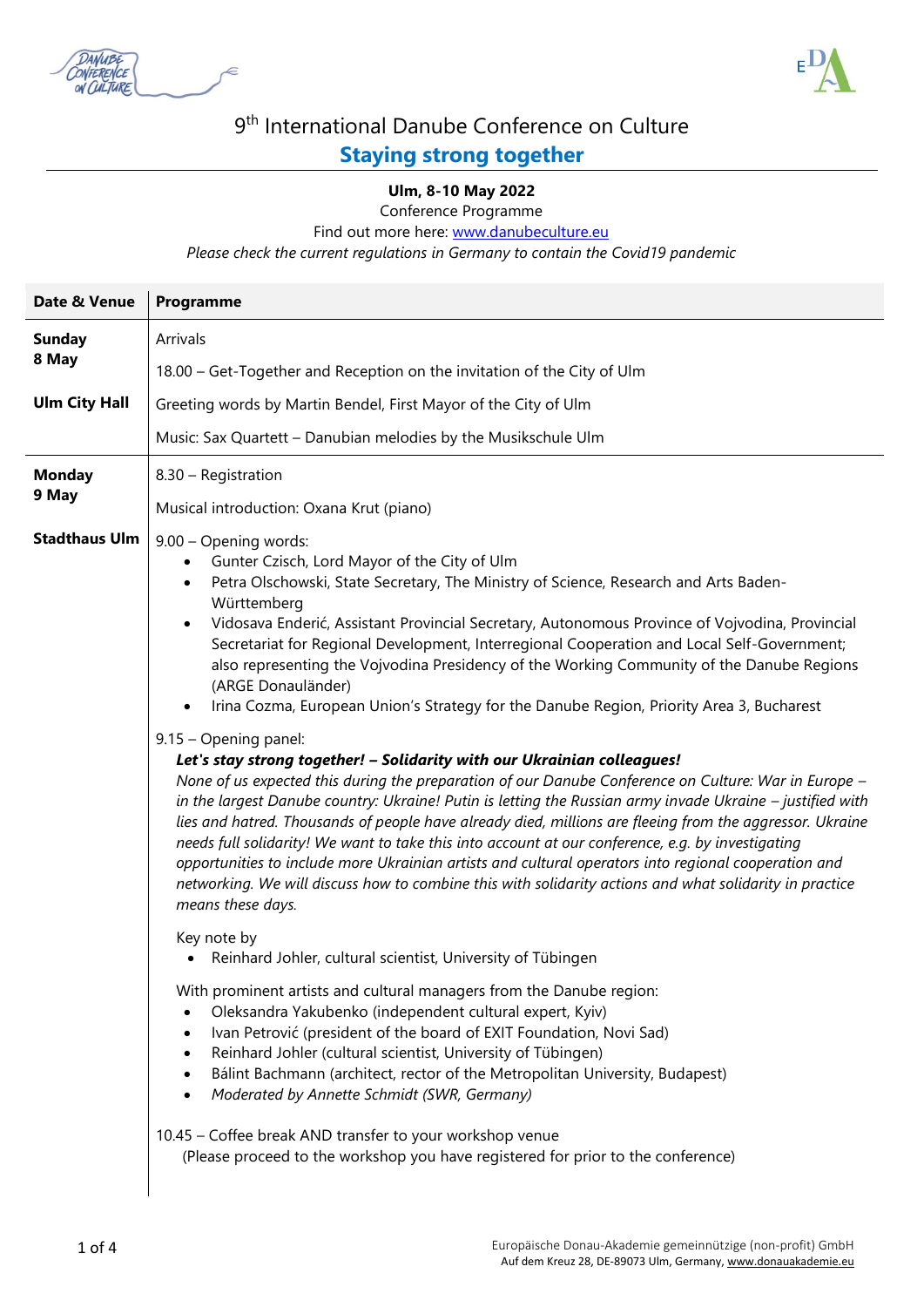DANUBE ∊ ON CULTURE



| Date & Venue                                              |                                              | Programme                                                                                                                                                                                                                                                                                                                                                                                                                                                                                                                                                                                                                                                                                                                                                                                                                                                                                                                                                                                                                                                                                                                                                                                                                                                                                                                                               |
|-----------------------------------------------------------|----------------------------------------------|---------------------------------------------------------------------------------------------------------------------------------------------------------------------------------------------------------------------------------------------------------------------------------------------------------------------------------------------------------------------------------------------------------------------------------------------------------------------------------------------------------------------------------------------------------------------------------------------------------------------------------------------------------------------------------------------------------------------------------------------------------------------------------------------------------------------------------------------------------------------------------------------------------------------------------------------------------------------------------------------------------------------------------------------------------------------------------------------------------------------------------------------------------------------------------------------------------------------------------------------------------------------------------------------------------------------------------------------------------|
| <b>Monday</b><br>9 May<br><b>Stadthaus Ulm</b>            | ↽<br>13.30: Workshop<br>$\mathbf I$<br>11.30 | "Cities of culture in the Danube region - How to boost creativity and solidarity in times of<br>crisis?"<br>The cultural sector has suffered a lot during the pandemic and now we are facing a war in our Danubian<br>neighborhood. Cities of culture (European Capitals of Culture or candidates) have immediately expressed their<br>solidarity with the Ukrainian creative sector. Such cities stand for close cooperation, dialogue and European<br>values in general. They promise positive long-term effects for the creative scene and more resilience in times of<br>crisis. But do cities of culture in the Danube region really deliver what they promise? And does it all work - also<br>beyond declarations - when it comes to a war in Europe?<br>With:<br>Friderika Mike (director of programme development, Veszprém-Balaton 2023)<br>$\bullet$<br>Mona Jas<br>(managing director, KinderKunstLabor, NÖ Landeskulturhauptstadt St. Pölten 2024)<br>Lisa Neuhuber (programme manager, Bad Ischl - Salzkammergut 2024)<br>$\bullet$<br>Lucia Dubačová (director, Trenčín 2026)<br>Oleksandra Yakubenko (Independent cultural expert, Kyiv Ukraine)<br>$\bullet$<br>Moderated by Márton Méhes (EDA/Danube Cultural Cluster)<br>$\bullet$<br>13.30 - Lunch break at the Stadthaus                                                            |
| <b>Monday</b><br>9 May<br><b>Haus der</b><br><b>Donau</b> | 13.30: Workshop 2<br>$11.30 -$               | "Financing instruments for cultural projects in the Danube region."<br>The new INTERREG B Danube Programme, the establishment of the Danube Small Project Fund and other<br>funding instruments.<br>The Corona pandemic has posed major financial challenges for many cultural institutions and practitioners.<br>Now, during the reconstruction process, the question often arises as to which funding possibilities exist for future<br>cultural projects. There are many regional, national, European, and international funds of different sizes and<br>levels of complexity to choose from. In this workshop, different possibilities will be presented, discussed and<br>experiences exchanged.<br>With:<br>Amir Kalajdzini (National Contact Point Germany - INTERREG Danube Transnational<br>$\bullet$<br>Programme)<br>Volker Wedekind (Ministry of Science, Research and Arts Baden-Württemberg)<br>٠<br>Annemarie Türk (co-initiator of TRADUKI, Vienna)<br>$\bullet$<br>Ágnes Sebestyén (Baden-Württemberg Foundation, Stuttgart)<br>$\bullet$<br>Adriana Nicula<br>$\bullet$<br>(Regional Office for Cross Border Cooperation Romania - Ukraine, Bucharest)<br>Irina Cozma (EUSDR PA3, Ministry of Development, Public Works and Administration)<br>$\bullet$<br>Moderated by Paul F. Langer (EDA)<br>13.30 - Lunch break at the Stadthaus |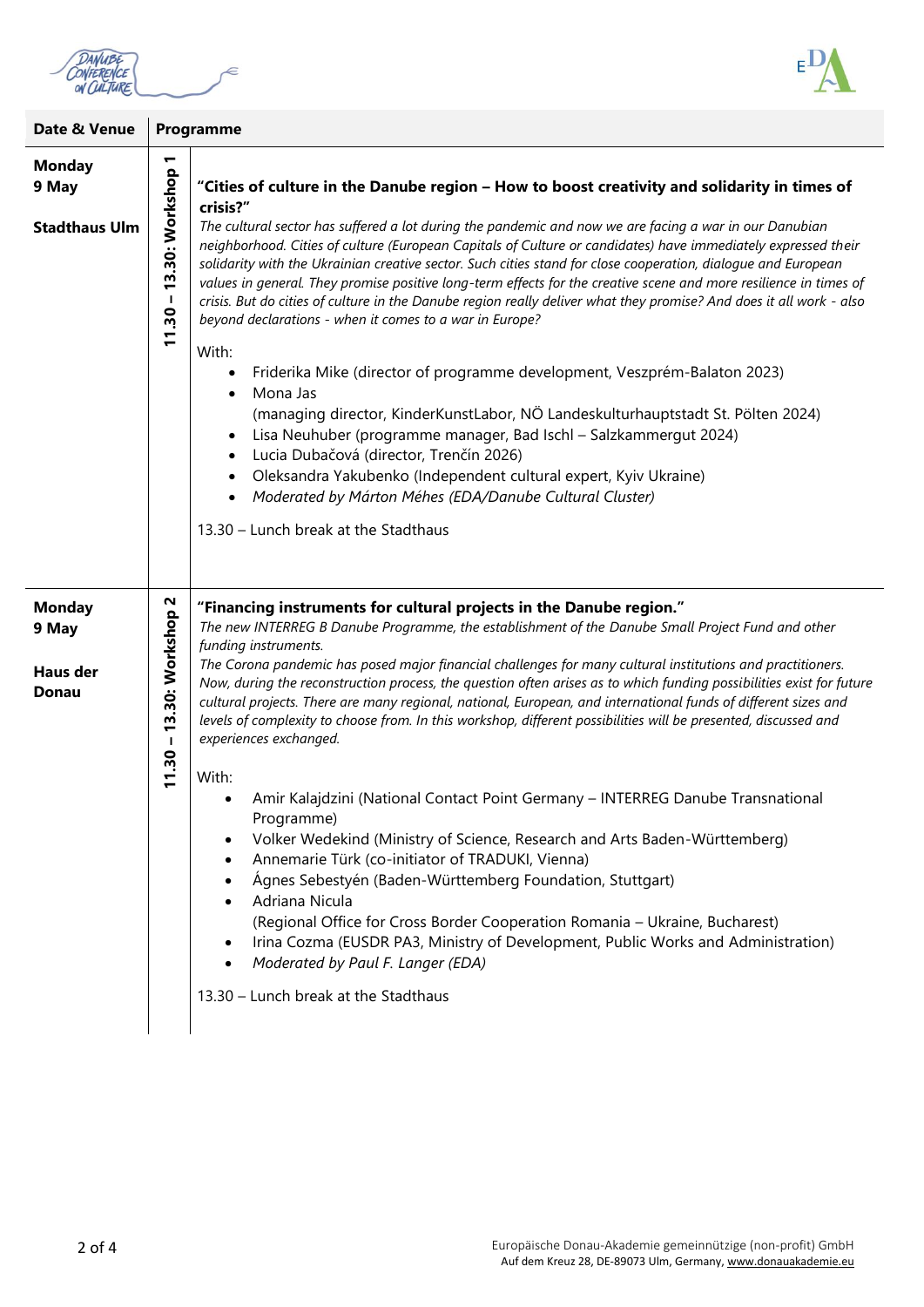DANUBE<br>CONFERENCE<br>ON CULTURE



| Date & Venue                                                  | Programme                                                                                                                                                                                                                                                                                                                                                                                                                                                                                                                                                                                                                                                                                                                                                                                                                                                                                                                                                                                                                                                                                                                                                                                                                                                                                                                                                                                                                                                                                                                                                                                                                                                                                                                                                                                                                                                                                                                                                                                                                                                                                                                                                                          |  |  |
|---------------------------------------------------------------|------------------------------------------------------------------------------------------------------------------------------------------------------------------------------------------------------------------------------------------------------------------------------------------------------------------------------------------------------------------------------------------------------------------------------------------------------------------------------------------------------------------------------------------------------------------------------------------------------------------------------------------------------------------------------------------------------------------------------------------------------------------------------------------------------------------------------------------------------------------------------------------------------------------------------------------------------------------------------------------------------------------------------------------------------------------------------------------------------------------------------------------------------------------------------------------------------------------------------------------------------------------------------------------------------------------------------------------------------------------------------------------------------------------------------------------------------------------------------------------------------------------------------------------------------------------------------------------------------------------------------------------------------------------------------------------------------------------------------------------------------------------------------------------------------------------------------------------------------------------------------------------------------------------------------------------------------------------------------------------------------------------------------------------------------------------------------------------------------------------------------------------------------------------------------------|--|--|
| <b>Monday</b><br>9 May<br>Hochschule<br>für Gestaltung<br>Ulm | "New European Bauhaus on the Danube"<br>w<br>11.30 - 13.30: Workshop<br>The workshop reflects the program of the "New European Bauhaus" of the EU from the different points of view of<br>the Danube countries and their specific problems and issues. The common frame of reference is the linking and<br>integration of ecological, socio-economic and cultural perspectives. The workshop is also the start of a broader,<br>longer-term initiative of the European Danube Academy and the Foundation Hochschule für Gestaltung HfG Ulm<br>to establish a forum "The New European Bauhaus on the Danube". The forum is intended to address the<br>discussion about necessary transformation processes in planning and building in urban and rural spatial<br>structures in the Danube region in view of climate change, digitization and ongoing socio-economic disparities.<br>The basic rule of the famous historical Hochschule für Gestaltung HfG Ulm from the 50s of the last century of the<br>"cultural mastering of technical civilization" serves as the basis for the discussion about the challenges of a<br>sustainable civilization of the 21st century in the sense of the New European Bauhaus. Note: The workshop takes<br>place in the originally renovated rooms of the famous former Hochschule für Gestaltung (HfG) Ulm.<br>With:<br>Bálint Bachmann (architect, rector Metropolitan University, Budapest)<br>$\bullet$<br>Ilinca Paun Constantinescu (IDEILAGRAM Association, Bucharest)<br>$\bullet$<br>Ivan Kucina (Dessau Institute of Architecture DIA; Dessau/Belgrade/Rome)<br>$\bullet$<br>Ute Meyer (Biberach University of Applied Sciences HBC)<br>$\bullet$<br>Ruth Reichstein (Representative of IDEA 2 / European Commission, Brussels)<br>$\bullet$<br>Mateja Softić, (Iskriva, Institute for creative development of local potencials, Ljubljana)<br>$\bullet$<br>Moderated by Alexander Wetzig (chairman of the board of trustees of the Foundation<br>$\bullet$<br>"Hochschule für Gestaltung (HfG) Ulm"), Peter Langer (EDA), Dana Hoffmann (Ulm)<br>13.30 - Lunch break at the venue (HfG) - Please return to the Stadthaus after lunch |  |  |
| <b>Monday</b><br>9 May<br><b>Stadthaus Ulm</b>                | 15.00 - Short musical intervention by Oleksandr Klimas (violin)<br>15.15 - Public Presentation of the Danube Small Project Fund for Culture (DSPF)<br>Opening: Volker Wedekind (The Ministry of Science, Research and Arts Baden-Württemberg)<br>٠<br>Presentation of the DSPF: Paul F. Langer, Márton Méhes, Annemarie Türk<br>$\bullet$<br>Statements by the stakeholders, official signing of the founding agreement, presentation of the<br>$\bullet$<br>structure and the mechanisms of the DSPF<br>16.00 - Presentation of the granted projects of the 1 <sup>st</sup> Call of the DSPF:<br>"Between You and Me" (Klara Hahn, Regensburg, DE)<br>"The Transformative Power of Open Spaces" (Serena Laker, St. Pölten, AT)<br>٠<br>"Living Cultural Treasures of the Danube" (Carmen Stadelhofer, Ulm, DE)<br>"Danube bridges. Literature about the Danube at the Danube" (Lajos Parti Nagy, Budapest, HU)<br>"Danube Day of Music 2022" (Dávid Zsoldos, Budapest, HU)<br>16.45 - Official Launch Ceremony of the DSPF 2nd Call<br>17.00 - End of the official programme for the day                                                                                                                                                                                                                                                                                                                                                                                                                                                                                                                                                                                                                                                                                                                                                                                                                                                                                                                                                                                                                                                                                          |  |  |
| <b>Monday</b><br>9 May<br><b>Ulmer</b><br><b>Münster</b>      | 19.00 - Organ concert / Charity event for Ukraine. In the famous Ulm Minster for all conference<br>participants.                                                                                                                                                                                                                                                                                                                                                                                                                                                                                                                                                                                                                                                                                                                                                                                                                                                                                                                                                                                                                                                                                                                                                                                                                                                                                                                                                                                                                                                                                                                                                                                                                                                                                                                                                                                                                                                                                                                                                                                                                                                                   |  |  |